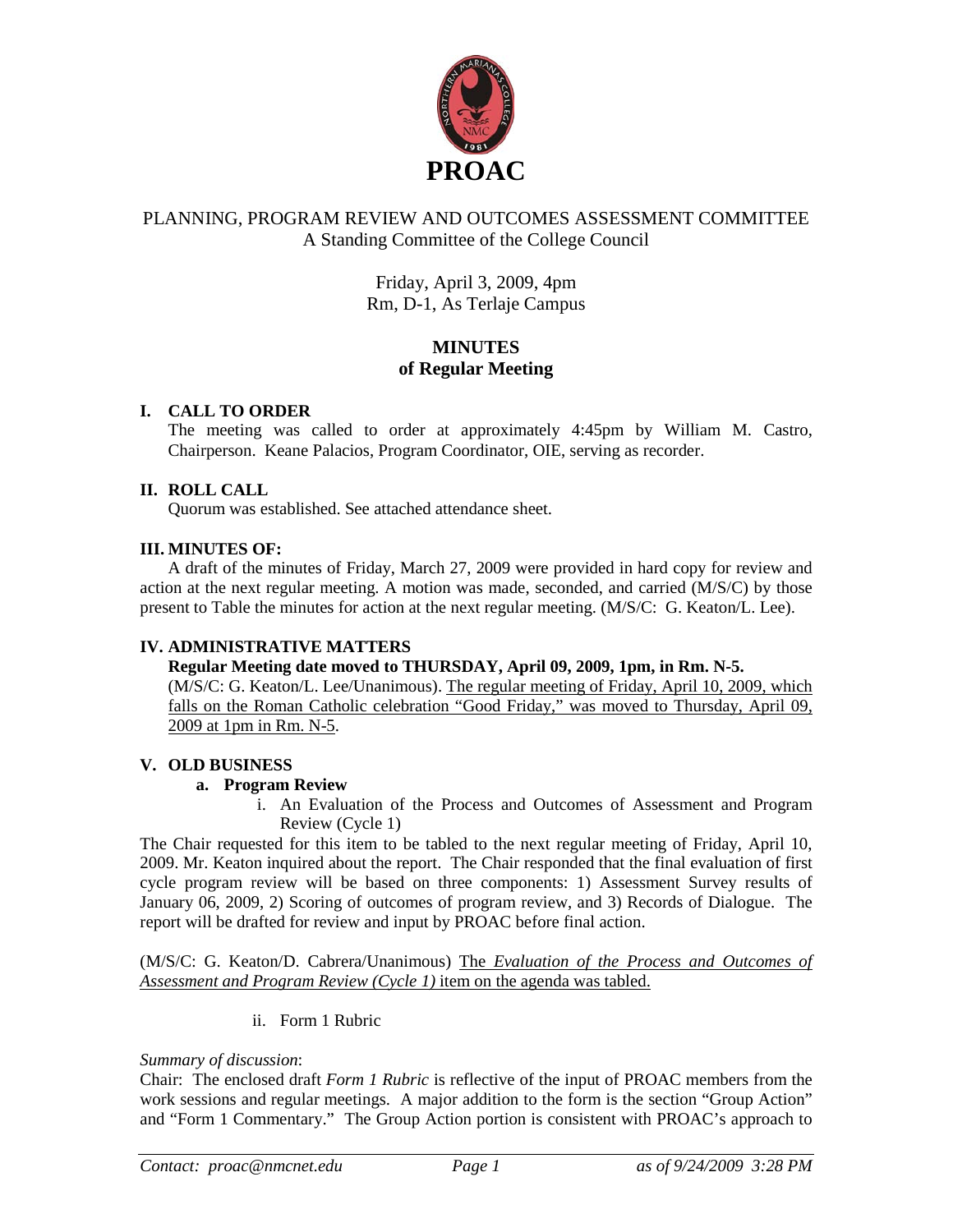recording a decision or action, one way or another, on an item. The Form 1 Commentary improves upon the *Consolidated Feedback Sheet* used in the first cycle. It is an opportunity for PROAC members, namely the reviewer, to provide feedback on any deficiencies, areas of strength, or both.

- G. Keaton: It is an improvement from the first form because it lays out, quite specifically, each area that is being reviewed.
- L. Lee: The form allows for suggestions to be made.
- J. Kiyoshi: "Simply, it allows me to know what I did wrong or right."
- D. Attao: The section "Group Action" ensures that a unilateral decision isn't made by any one person when rating a program's submission.

D. Cabrera: This is important in conveying that decisions rendered by PROAC aren't by any one person; that it is the decision of a group or PROAC itself.

President: The President stated that this is a useful tool for Management Team's (MT) use when reviewing the submissions of the programs under their supervision. MT will have to review program submissions for quality purposes in this cycle.

Chair: PROAC members were asked to review specific sections of the *"Recommendations for improvement of the next cycle"* to see where these improvements originated. The Chair stated that PROAC is "writing for the next report," so to speak, as we progress through the second cycle and that the development of the *Form 1 Rubric* is evidence of PROAC's commitment to acting on recommendations for continued self-improvement.

The *Consolidated Feedback Sheet* was used in the first cycle of program review. This new rubric brings additional structure and clarity in the evaluation of submissions.

(M/S/C: G. Keaton/D. Attao/Unanimous) The Form 1 Rubric and Commentary form was approved for use in the second cycle and to replace the Consolidated Feedback Sheet.

**b. Planning.** No report. Brief commentary.

Chair: The Chair advised that "Planning" is a standing item on the agenda for the purposes of discussing the operational plan and other updates related to planning. PROAC also has oversight over planning although much of the focus has been on program review lately.

PROAC members were encouraged to begin thinking about the June planning summit as outlined in the Institutional Excellence Guide (IE Guide). The IE Guide calls for a meeting in the Summer for the purposes of reviewing the progress on the operational and strategic plans, accomplishments of program review, and using that information to influence the budget for the subsequent year. The summit is the appropriate time to recommend changes to either the operational and/or strategic plan. It is the scheduled annual review of planning, program review, and budgeting.

**c. Budgeting.** No report. No Discussion.

### **VI. NEW BUSINESS**

**a. Status Update: Student Achievement Data**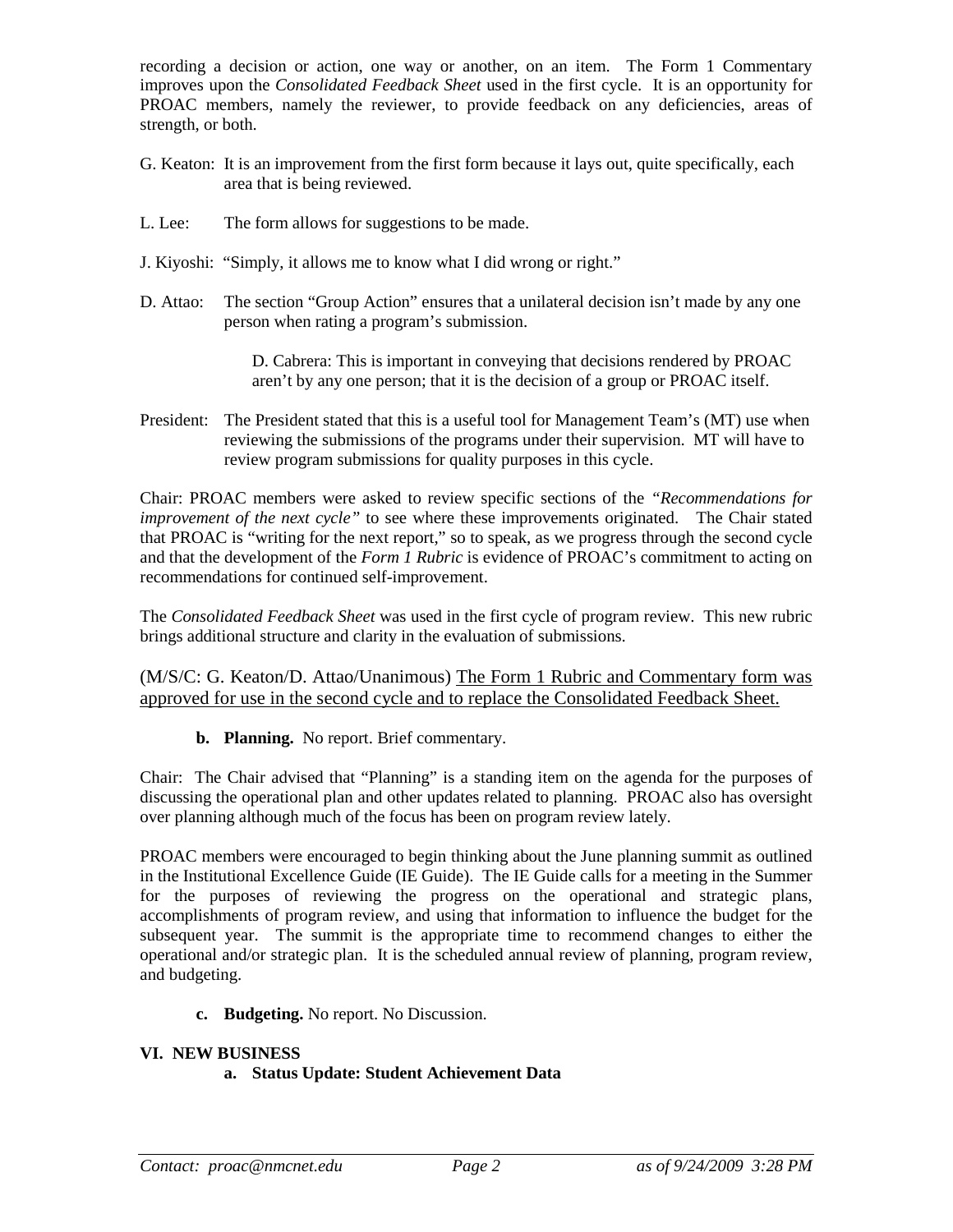President Fernandez advised that progress is continually being made in terms of the College's student information system, PowerCampus, and that both she and the Institutional Researcher will be attending a meeting in Hawaii to look at a few standardized survey instruments that the College may adopt. She commented that by acquiring a uniformed set of proven survey instruments, there is a likelihood that the amount of time that is normally attributed to developing an in-house instrument and tabulating the results may be reduced.

# **b.** Status Update: April 1<sup>st</sup> Show Cause Report

President Fernandez made announcements about the upcoming dates and activities. She shared that there remained three items that needed additional work in preparation of the WASC visit as well as for the Supplemental Report: a) use of benchmarks and key performance indicators, b) strengthening survey instruments, and c) showing rigor in program review of academic programs.

# **VII. OPEN DISCUSSION**

a. **IDEAS: Preparing for the WASC Visit.** No report. No Discussion.

# **VIII. ANNOUNCEMENTS**

President Fernandez requested for PROAC to meet on Monday to discuss specific plans she and Management Team will be developing as part of the education campaign in preparation for the WASC visit.

# **IX. ADJOURNMENT**

The meeting was adjourned at approximately 5:40pm.

Attested:

Keane Palacios Program Coordinator, OIE Serving as Recorder

APPROVED:

William Castro PROAC Chair